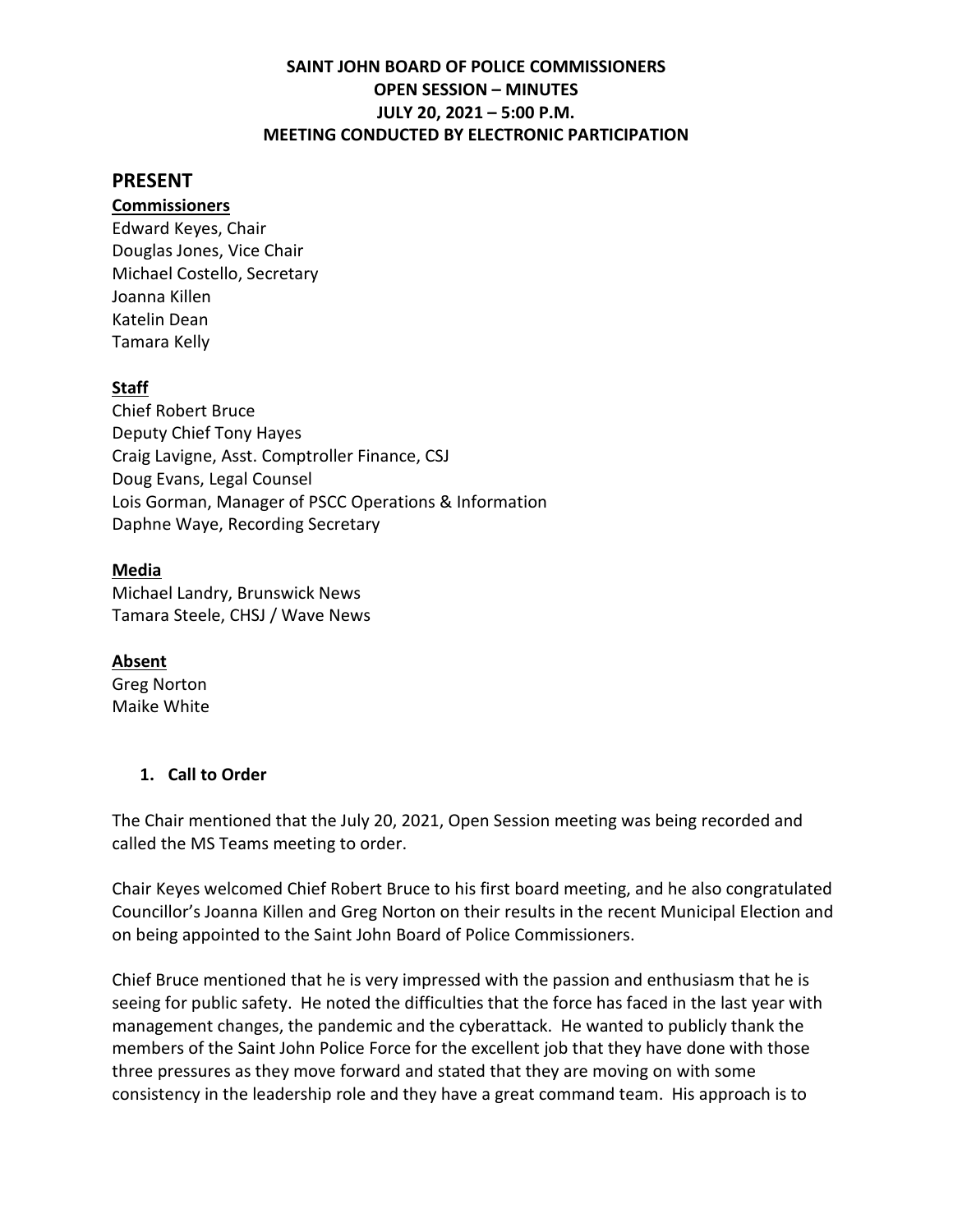meet with as many people as possible to get a feel for what is happening in the police force and in the city and has seen a lot of energy and excitement about moving the yardstick and making the Saint John Police Force a better force - one the public has not only confidence and trust in but, also pride.

Chair Keyes mentioned that there is no board meeting held in August, and unless things change drastically, the September meeting will be held in person in the Community Room at Peel Plaza.

## **2. Approval of Minutes**

## **2.01 Minutes of June 8, 2021**

On motion of Commissioner Kelly Seconded by Vice Chair Jones

### *RESOLVED, that the minutes of the June 8, 2021, Open Session meeting of the Saint John Board of Police Commissioners, be approved.* **(O2107-01)**

*Question being taken, the motion was carried.*

## **3. Adoption of Agenda – July 20, 2021**

On motion of Commissioner Dean Seconded by Secretary Costello

## *RESOLVED, that the Agenda for the July 20, 2021, meeting of the Saint John Board of Police Commissioners be adopted.* **(O2107-02)**

Question being taken, the motion was carried.

## **4. Disclosure of Conflict of Interest**

**4.01** There were no members in a conflict of interest with any item on the agenda.

## **5. Consent Agenda**

**5.01** That the letter from the Director of Legislative Services / City Clerk informing the board that Saint John Common Council ratified the appointments of Councilor's Greg Norton and Joanna Killen to the Saint John Board of Police Commissioners with their term of appointment until May 21, 2025.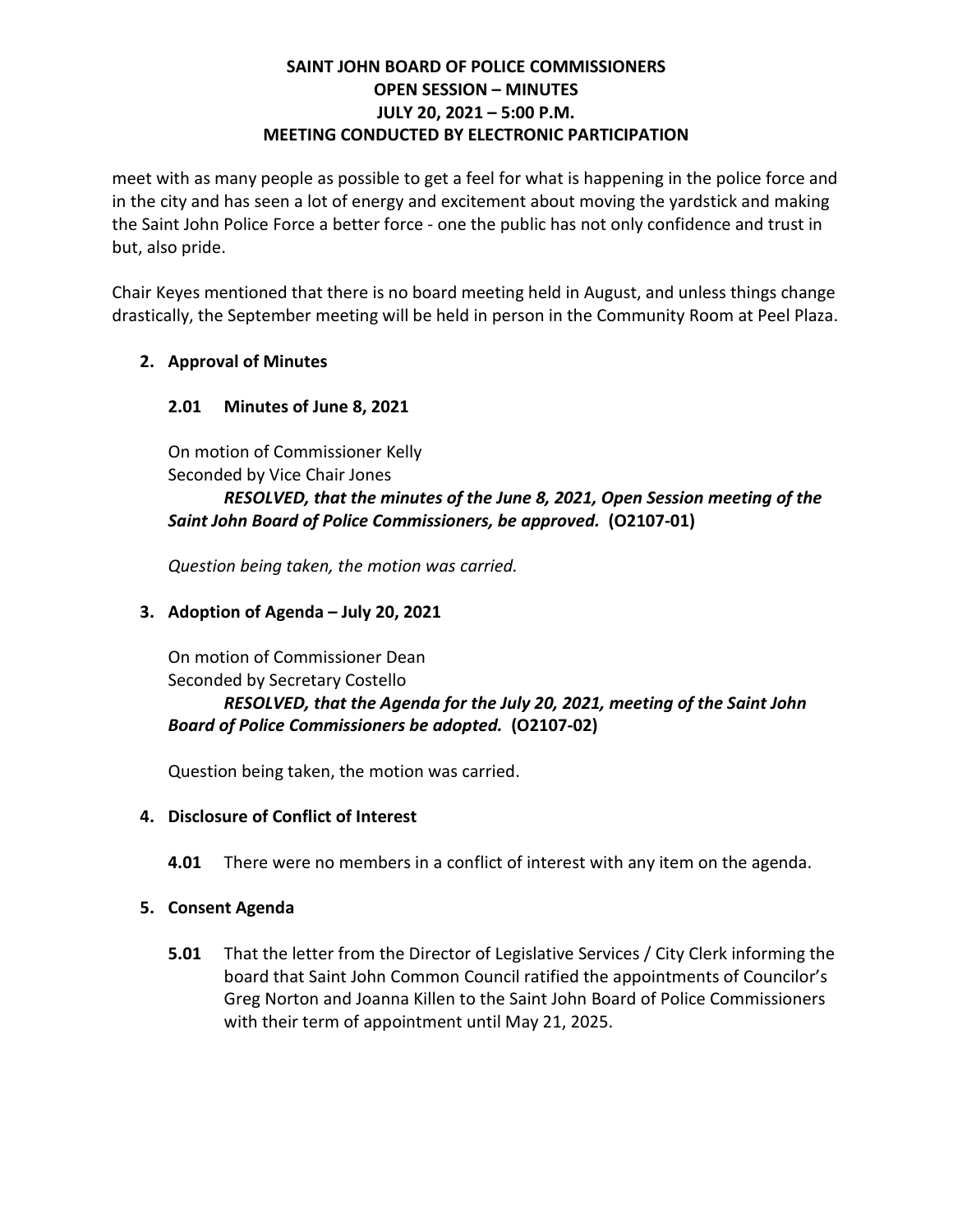On motion of Vice Chair Jones Seconded by Commissioner Kelly *RESOLVED, that the recommendation set out in the consent agenda respectfully be adopted.* **(O2107-03)**

Question being taken, the motion was carried.

#### **6. Delegations and Presentations – PSCC Update**

**6.01** Lois Gorman, Manager of PSCC Operations & Information provided an update around staffing requirements. She stated that the Centre provides dispatching services for the Saint John Police Force and twenty-seven (27) fire departments. She mentioned that covering sick time and vacation for current staff is challenging along with hiring, as well as training operators also bring challenges, as whenever they start the training process, they must pull one of their operators out of the center for a period to provide that training. She stated that they don't have anyone outside of the Centre that provides that training, and no one knows the role better than the operators in the Centre. Vice Chair Jones asked what they are doing to fill the vacancies, and she responded that they are looking for new ways of recruiting people. They will use their social media platforms more and bring people in to explain the role. She mentioned that even though it can be a difficult role to fill, which is not unique to Saint John, it is a very rewarding job. She said that if they could fill the available positions, that would eliminate a lot of the overtime costs.

## **7. Consideration of issues Separated from Consent Agenda**

**7.01** There were no issues separated from the Consent Agenda.

#### **8. General Correspondence**

## **8.01 Internal Monthly Report / June 2021**

Chief Bruce reported that during the month of June there were two (2) complaints, one (1) complimentary correspondence and zero (0) grievances.

On motion of Commissioner Dean Seconded by Vice Chair Jones

*RESOLVED, that the Internal Monthly Report / June 2021 be adopted.* **(O2107-**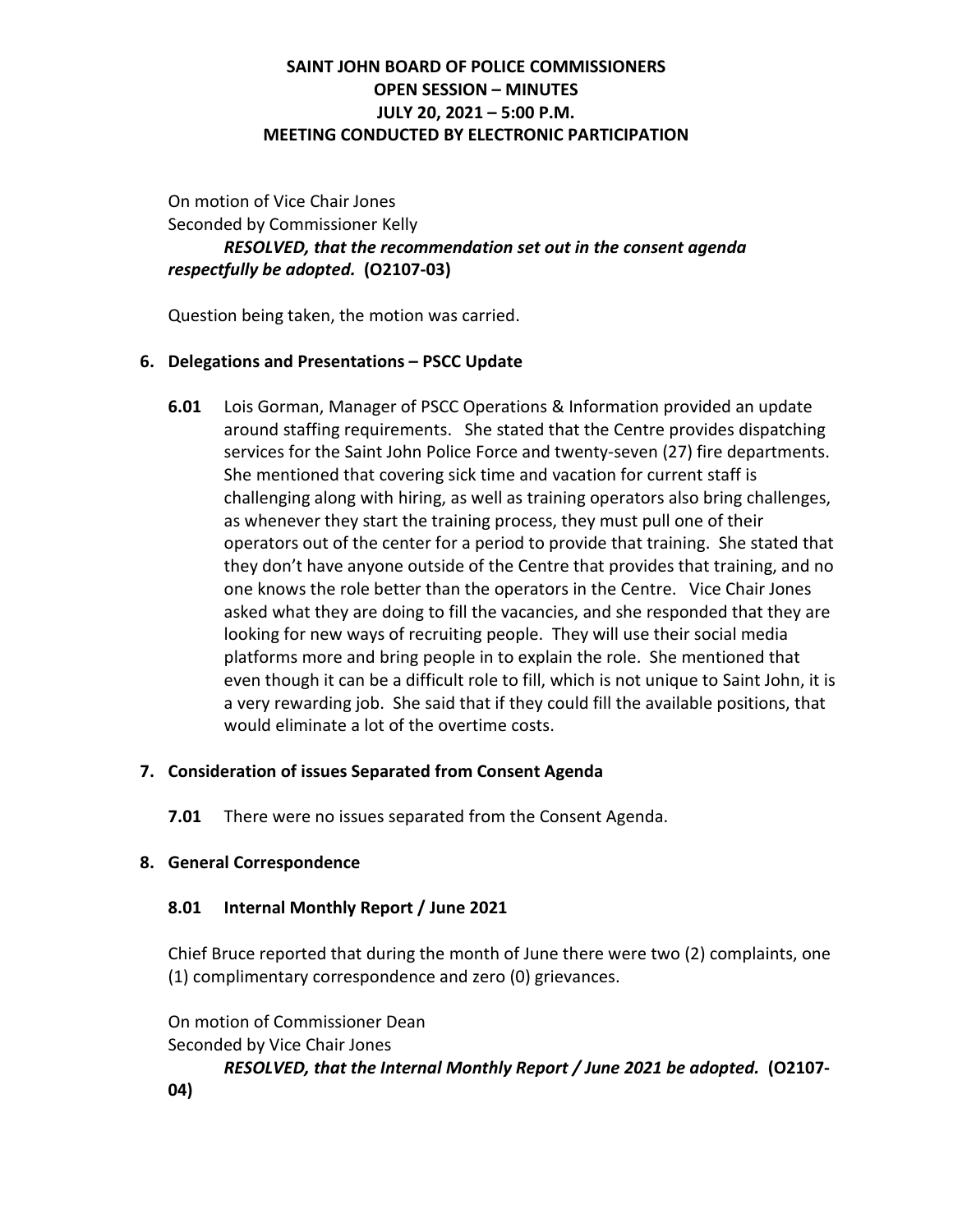Question being taken, the motion was carried.

### **8.02 SJBPC Unaudited Financial Results as of June 30, 2021**

The Commission's preliminary June 30, 2021, financial results are anticipated to be \$12,120 (22.40%) positive variance. Expenditures are underbudget by \$13,319 and wages and benefits are over budget by (\$1,199).

On motion of Commissioner Kelly

Seconded by Secretary Costello

*RESOLVED, that the Saint John Board of Police Commissioners Unaudited Financial Results as of June 30, 2021, be received and filed.* **(O2107-05)**

Question being taken, the motion was carried.

## **8.03 SJPF Unaudited Financial Results as of June 30, 2021**

The Force's preliminary June 30, 2021, financial results are anticipated to be \$381,049 (3.27%) positive variance. Salaries and wages are underbudget by \$440,445 and expenditures are overbudget by (\$125,729). Overall wages and benefits are under budget and can be attributed to savings due in personnel changes.

Year-end projections are estimated to show the Force coming in underbudget by \$185,041 or 0.74%. The main driver of this estimated projection is salaries and benefits. Some budgeted positions have been delayed in being filled. Expenditures are projected to be overbudget by  $(5125,000)$ , this is mainly due to additional costs of IT infrastructure. The revenue is estimated to be underbudget by  $(547,177)$  by year end. This is due to a secondment ending prior to anticipated.

On motion of Commissioner Sullivan

Seconded by Commissioner Kelly

*RESOLVED, that the Saint John Police Force Unaudited Financial Results as of June 30, 2021, be received and filed.* **(O2107-06)**

Question being taken, the motion was carried.

## **8.04 PSCC Unaudited Financial Results as of June 30, 2021**

The PSCC's preliminary June 30, 2021, financial results are anticipated to be (\$124,640) (20.19%) negative variance. Expenditures as of June 30, 2021, are overbudget by